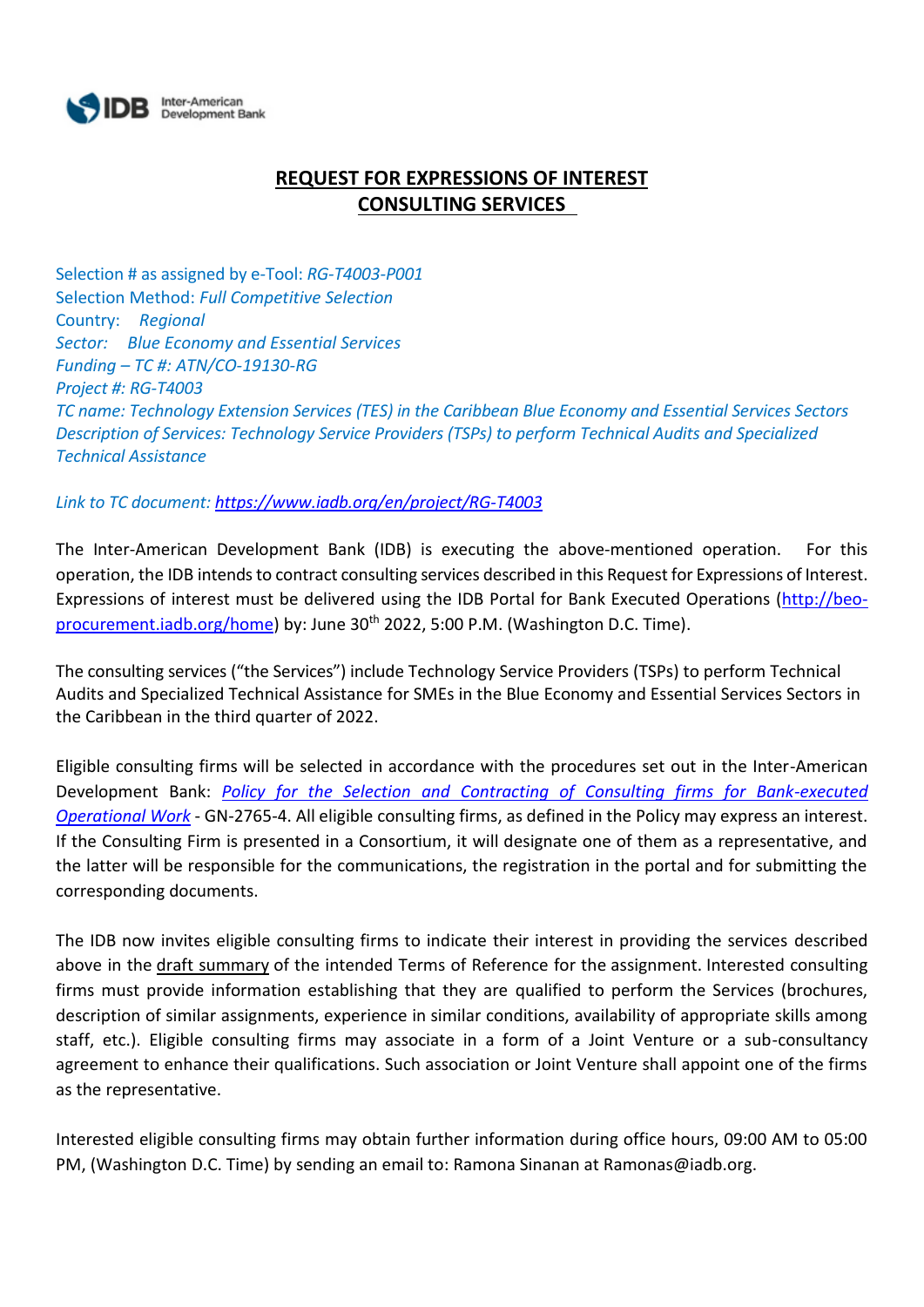Inter-American Development Bank Division: IFD/CTI-Competitiveness, Technology and Innovation Division Attn: Claudia Stevenson

1300 New York Ave, NW, Washington DC 20577, USA Tel: (202) 623-1000 Fax: (202) 623-3096 Email: claudiast@iadb.org Web site: [www.iadb.org](http://www.iadb.org/)

Summary of Terms of Reference

### **TERMS OF REFERENCE**

**Technology Service Providers (TSPs) - Technical Audits and Specialized Technical Assistance**

**REGIONAL RG-T4003**  *https://www.iadb.org/en/project/RG-T4003* **Technology Extension Services (TES) in the Caribbean Blue Economy and Essential Services Sectors**

## **1. Objectives**

- 1.1.The objective of this consultancy is to provide small and medium-sized enterprises in the Caribbean blue economy and essential services sectors with effective and specialized services that can assist them to increase adoption of relevant technology, as well as technical assistance that can strengthen beneficiary firms' capacity to innovate. Through interaction with the advisory consultant that has already been contracted, it is expected that the consulting firm will strengthen its own methodological tools regarding Technology Extension Services so that the firm can continue extending these kinds of services to businesses in the region, if there continues to be demand for these services.
- 1.2.Specific objectives are: (i) conduct on-site technical audits of up to 100 selected firms and develop Technology Audit Plans (TAPs) that guide implementation of future technical assistance efforts to help the firm adopt new technology; and (ii) deliver effective specialized technical assistance to 50 selected firms – as outlined in the TAP. The consulting firm is not expected to have all the necessary expertise in-house but must provide evidence of having ready access to the highly specialized consultants needed for each line of services offered within its proposal.

### **2. Scope of Services**

2.1 Expected outputs include: (i) up to 100 Technology Audit Plans (TAPs) and (ii) 50 Technology Assistance Reports (TARs) which document the results of the delivery of specialized technical assistance to firms. During the Audit and Assistance period, the Consulting Firm should coordinate regularly with local BSOs actions to keep them informed about the progress of each country´s firms, as well as recommend or request support to achieve expected results timely. Following the provision of technical assistance, the consulting firm will prepare a TAR to describe the progress achieved in implementation, in relation to the TAP and to expectations, and include justified recommendations for next steps – i.e. the business case for additional investment needed by the firm. Overall, the CCPF TES in the BE and ES sectors project has been designed to finance 100 technology audits and 50 technology extension interventions. The consulting firm should provide an indication of its capacity in terms of the number of TAPs and TARs it can realistically deliver, and prepare the associated documentation, during a one-year period and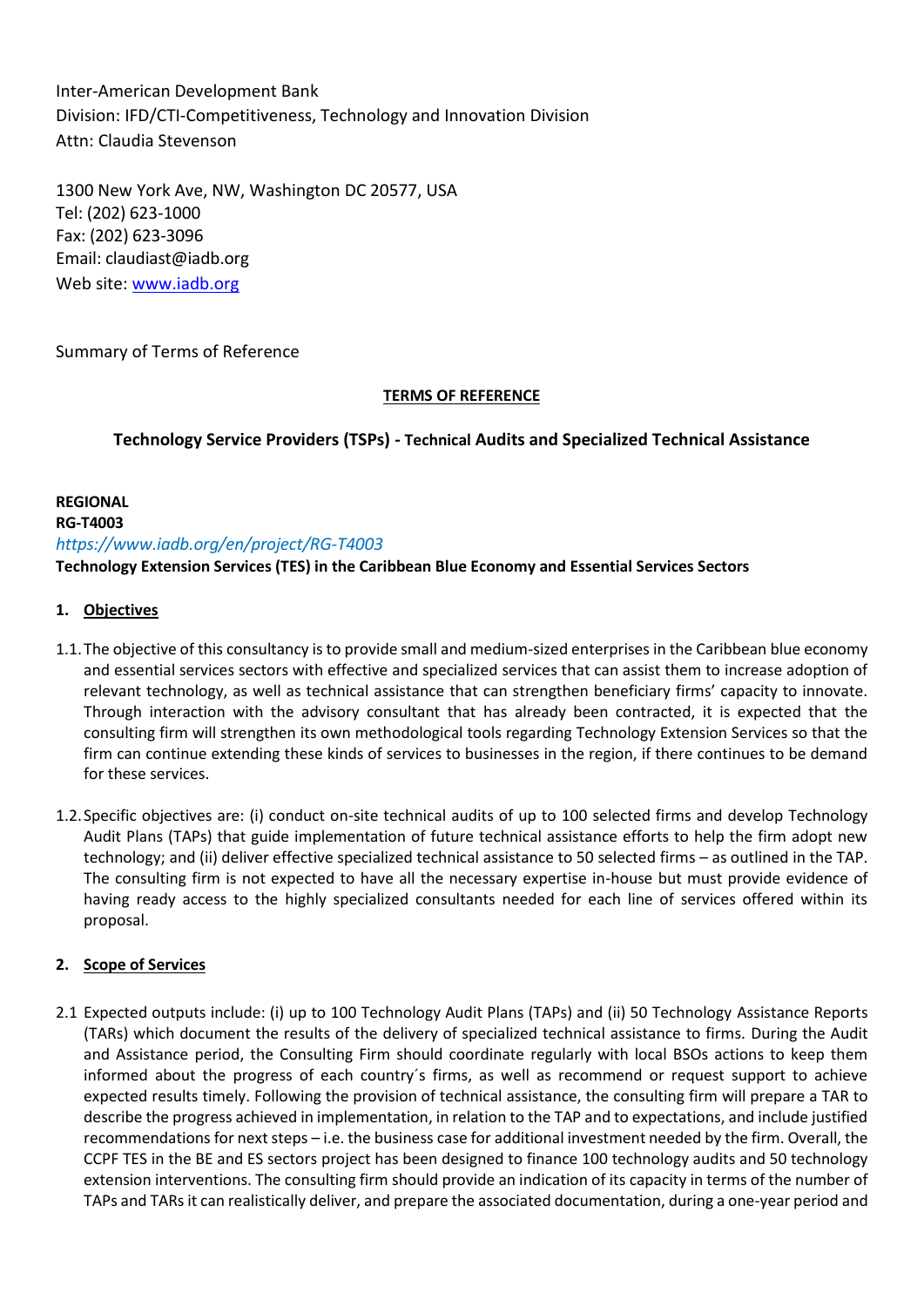in what type of services given the availability of its experts. The price proposal shall include a travel expenses budget, as well as, given the COVID context, include in its proposal mechanisms by which it can deliver services to beneficiary firms in the 13 target countries remotely, or through partners on the ground. The traveling expenses (hotel, transport, per diem) for the TAPs and TARs will be paid by Compete Caribbean based on the policy of the Bank. In a normal situation, the expectation is that the beneficiary firms would be visited during the TAP process, and at least once during the implementation process<sup>1</sup>. If due to COVID these trips cannot be made, the invoices associated to the payment of deliverables shall omit the travel costs.

## **3. Key Activities**

- 3.1 **Preparation phase for TES delivery:** Assign key staff and consultants to participate in and complete all prescribed workshops and trainings to be provided by the global consultant contracted to set-up the TES activities so the project can be delivered efficiently. The TES provider will coordinate this initial preparation phase with the global consultant, SBDCs, IDB/Compete Caribbean to ensure that the procedures for payment processing and performance management are properly established and agreed upon.
- 3.2 **Regional meeting**: Participation in a regional meeting organized by the CCPF to facilitate knowledge exchange and ensure common understanding of procedures in the delivery of Technology Extension Services, including monitoring & evaluation and payment. The participants will include representatives of all participating SBDCs, the regional TES provider, CCPF and the global consultant. Target date: July 2022<sup>2</sup>.
- 3.3 **Technical Audit – Technology Audit Plan (TAP):** Once the eligibility of 100 SMEs in the blue economy and essential services sectors have been assessed by the SBDCs and/or other participating BSOs in the beneficiary countries and ratified by the CCPF, the consulting firm will work with the advisory consultant to assess each of the firms and perform 100 Technology Audit Plans (one for each firm<sup>3</sup> - using a pre-established format) describing what should be done, by what type of experts, estimated timeline, budget and any other requirements to address the problem/opportunity identified in the TAP.
- 3.4 **Specialized Technical Assistance – Technical Assistance Report (TAR**): The regional TES provider will be required to coordinate and manage the effective delivery of the technical interventions as outlined in the TAP in up to 50 firms, with some support and observation from the local SBDC or BSO and the advisory consultant. The advisory consultant will advise on how to select the group of 50 beneficiary firms from the initial 100 firms who received the TAPs. After each intervention, the TES provider will submit a Technical Assistance Report (TAR) (one for each firm, using a pre-established format) that will document the intervention provided and the results observed. The TAR will also include recommendations and justifications (business case) for additional priority actions and investments by the benefiting client.
- 3.5 **Administration:** The TES provider is expected to monitor outputs, submit reports and invoices as agreed upon, and ensure that the delivery of TES is completed effectively. The effort will include the participation of the SBDCs and/or BSO to foster knowledge sharing and optimize sustainability.

### **4. Expected Outcome and Deliverables**

4.1 This contract is expected to produce the following outcomes: 100 firms receiving a technology audit, and 50 firms receiving technical assistance to adopt cutting edge technology in their sector, as well as increased knowledge

<sup>&</sup>lt;sup>1</sup> By the time the consultancy starts, the number of eligible firms will be known, therefore the trips can be arranged to pool firms by territory and be able to visit more than one firm on each trip. The Compete team shall provide preliminary estimates of how many firms are eligible in which countries, and in which sectors, to make it easier to prepare the price proposal. However, there will be a final push in the call for proposals to get more eligible firms in certain under-represented countries, so the figures have to be taken as an estimate.

 $2$  If lockdowns and border closings remain in place by this date, this meeting may be done virtually.

<sup>&</sup>lt;sup>3</sup> A larger number of eligible firms will be selected to account for attrition, as well as firms where the BPA does not match the reality. The global advisory firm will work with the consulting firm to reach out to the larger set, conduct due diligence – the SBDCs are expected to participate in this process - and define/apply criteria for selection of the remaining 100.